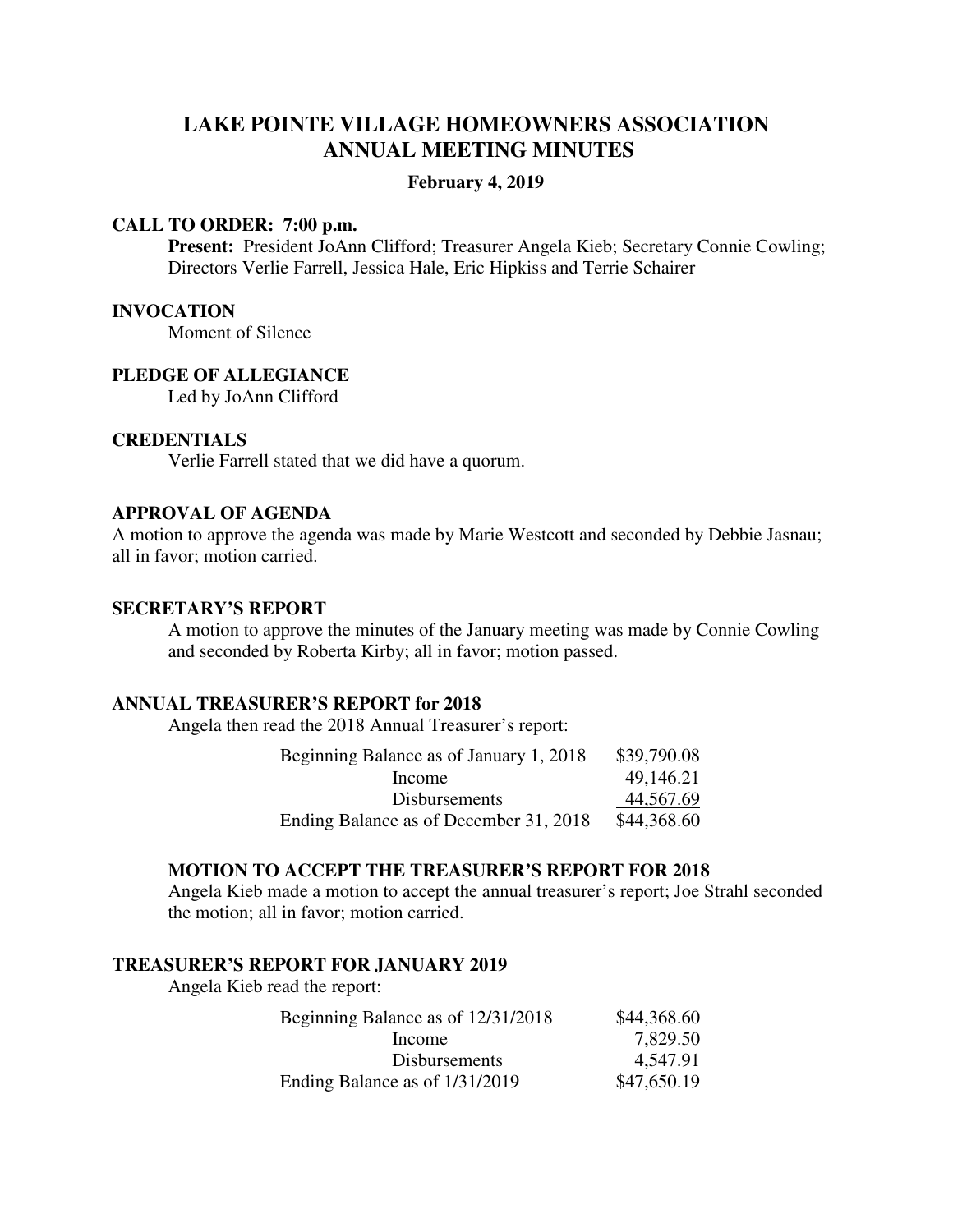# **MOTION TO ACCEPT THE JANUARY TREASURER'S REPORT**

The motion to accept the treasurer's report was made by Angela Kieb and seconded by Doug Fader; all in favor; motion passed.

# **ELECTION PROCEDURE INSTRUCTIONS**

Eric Hipkiss explained the new election procedures and members went back to the credentials tables, picked up their ballots and cast their votes. The tellers then proceeded to the library where they tallied the votes.

## **PRESIDENT'S REPORT**

JoAnn Clifford said she received a request from the dance committee to approve up to \$1750.00 for the band at the New Year's Eve Dance 2019. Bette Horn made the motion to authorize this amount; Joe Strahl seconded the motion; majority in favor; motion passed.

The second part was approval for monies up to \$1200.00 for decorations and food for the New Year's Eve Dance as well. The motion was made by Doug Fader and seconded by Brenda Holderbaum; majority in favor; motion carried.

JoAnn then talked about the fact that her house and several others in the park are having problems with erosion and sinking homes. The park owners are refusing to help us so she said that she has contacted an attorney who told her that if there are enough homeowners interested, he would be glad to come and speak to us about this situation and what the solution may be.

# **COMMITTEE REPORTS**

**FMO/LIC** Fred Edwards spoke. He is the LPV representative for the Florida Manufactured Home Owners Association. He said there will be an FMO meeting this Thursday, February 7, at Shalamar Creek in Lakeland. If you are interested in attending this meeting, contact Fred.

## **WELCOME**

Rosa Ayersman has just received the names of two new homeowners for January from the manager's office but she has not yet had a chance to meet with them.

# **ACTIVITIES**

 **Billiards** Dave Downs said that he chairs the men's billiards on Friday nights at 6:30 p.m. It is open to all men in the park and he encouraged anyone interested to join in. Over 100 people came to the pancake breakfast. They made \$345.00 for the treasury, after expenses, at this event.

 The Cal Lee billiards tournament will be at 6:30 p.m. on March 15. It is a one night tournament. There is a sign-up sheet in the billiards room.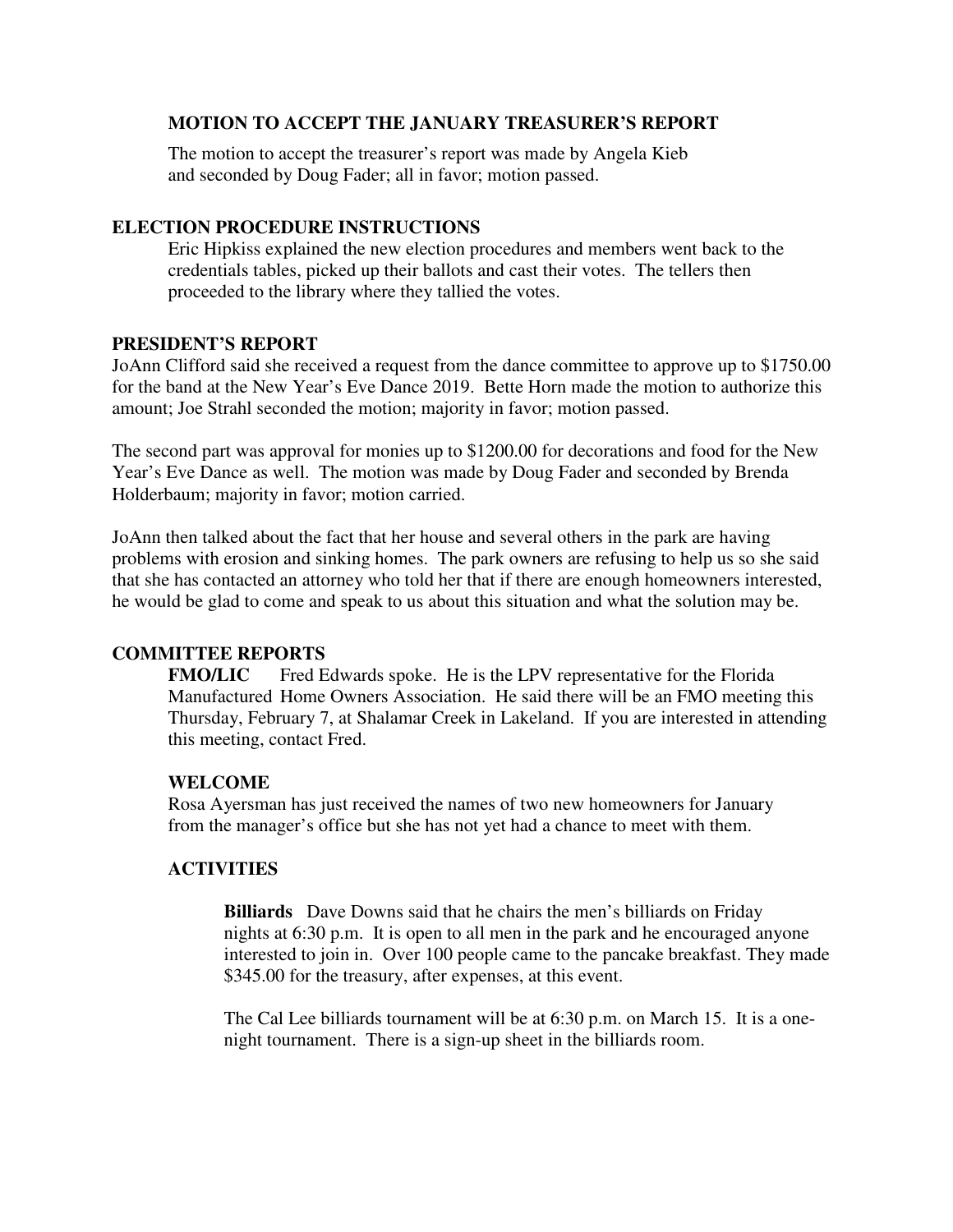**Bocce** Eric Hipkiss said that the weather has not been good to us so far this season. We will try again this Thursday morning at 9:30 and hopefully every Thursday morning going forward.

 In regard to the email situation, Cindy Carper has said that this coming Thursday is her last day to be sending out the weekly emails. Fortunately, Doug Fader has agreed to take over the emails and Eric thanked him for taking on this task.

 Eric also pointed out that Angie Carleton will be going through the neighborhood to collect donations for the SPCA walk-a-thon taking place on April 13. Last year Angie raised more than \$1500.00 here in the park and over \$2000.00 total to help the SPCA and their good work.

 **Carport Sale** Debbie King said there will be a city-wide carport sale on Saturday, March 16, from 8 am to 2 pm. The City of Mulberry is organizing this event. There is a sign-up sheet in the library if you are interested in participating. For more information please contact Debbie King at travel909@yahoo.com.

 **Community Projects** Doris Farrow listed all of the items they collect for various charities and organizations. They made and distributed a total of 947 comfort items to nursing homes, hospice, Alzheimer patients and our military overseas. In addition, they made 373 cat toys and dog bones for the SPCA. Community Projects sold 97 tickets for the chicken dinner that they hosted last month. The profit from this event is used to purchase materials needed to make these items.

 On Sunday, March 10, they are hosting a Strawberry Shortcake Social at 2:00 p.m. Tickets will be on sale at Saturday morning coffee for \$4.00. A sign up sheet is posted in the library. The last day to sign up is March 6.

 **Dance** Elly Strahl talked about the dance scheduled for February 16, from 7-10 pm. The theme is "Happy Heart Hop". Music will be by Rick Arnold. Tickets are \$8.00 per person on sale at Saturday morning coffee hour.

 **Shuffleboard** Elly Strahl talked about the "Hot Dog Lunch at the Grill" on Friday, February 8, at 12 noon. Tickets are \$5.00 per person also on sale at Saturday morning coffee.

 There is a shuffleboard tournament scheduled for Saturday, March 23, at 9:30 am. A pizza party will be held immediately following the tournament. Shuffleboard, bocce players, or anyone interested may attend. Tickets are \$5.00. Check the bulletin board for more information.